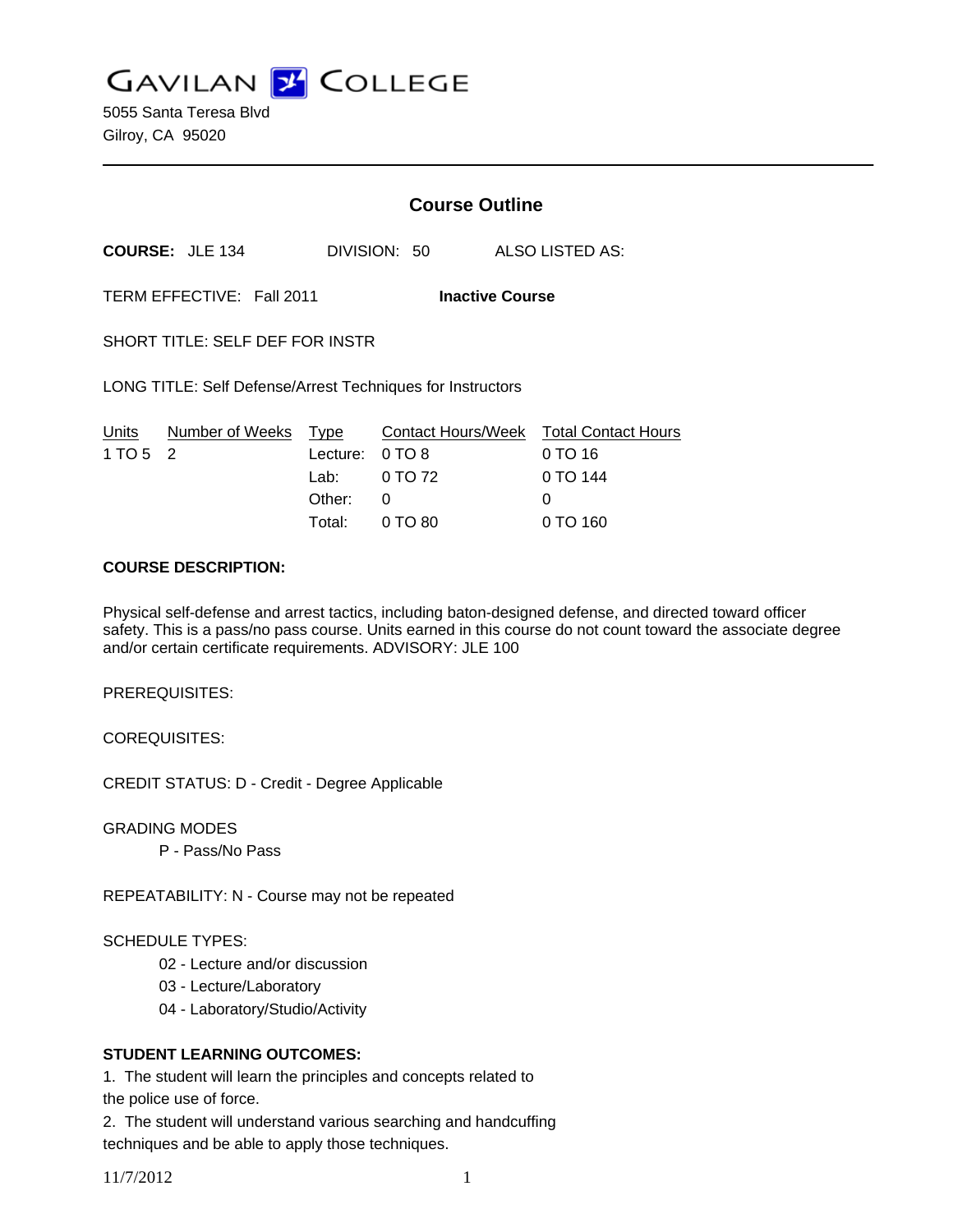3. The student will analyze the techniques used in arrest situations and evaluate which techniques are to be used in a particular situation.

4. The student will understand the use of carotid control hold.

5. The student will learn how to properly apply the carotid hold.

6. The student will understand the concepts of gun retention and the methods used to teach it.

7. The student will gain the understanding and experience in order to successfully teach arrest control techniques and baton tactics.

8. The student will receive complete lesson plans that are divided into units and areas of instruction to include student performance objectives, motivation, key points and feedback of activities and evaluation.

## **CONTENT, STUDENT PERFORMANCE OBJECTIVES, OUT-OF-CLASS ASSIGNMENTS**

Inactive Course: 09/26/2011 DAY 1 8 Course registration Introduction: instructor(s), participants, program, system, orientation, handouts Course safety procedures, use of force, liability Principles of weaponless defense Continue with principles of weaponless defense Introduction to searching, introduction to handcuffing, use of plastic restraints Approaching the suspect, positioning, movement Carotid control hold Baton tactics DAY 2 8 Warm up Stance, footwork movement Backfall and recovery, forward roll, back roll, floor defense Twist lock, directional control, resistance during twist lock application: elbow slap to rear wrist lock Cursory search: position, systematic search, move away, searching female suspects, weak side approach, low profile twist lock handcuffing, standing lower body search, walk handcuffed subject w/bent wrist lock, removing handcuffs Continue with cursory search, strong side approach cursory search with twist lock control (high profile cursory) Instructor's attitude, departmental support, developing the program, making the program work Instructor responsibilities, class preparation, teaching the class: teaching techniques and methods of instruction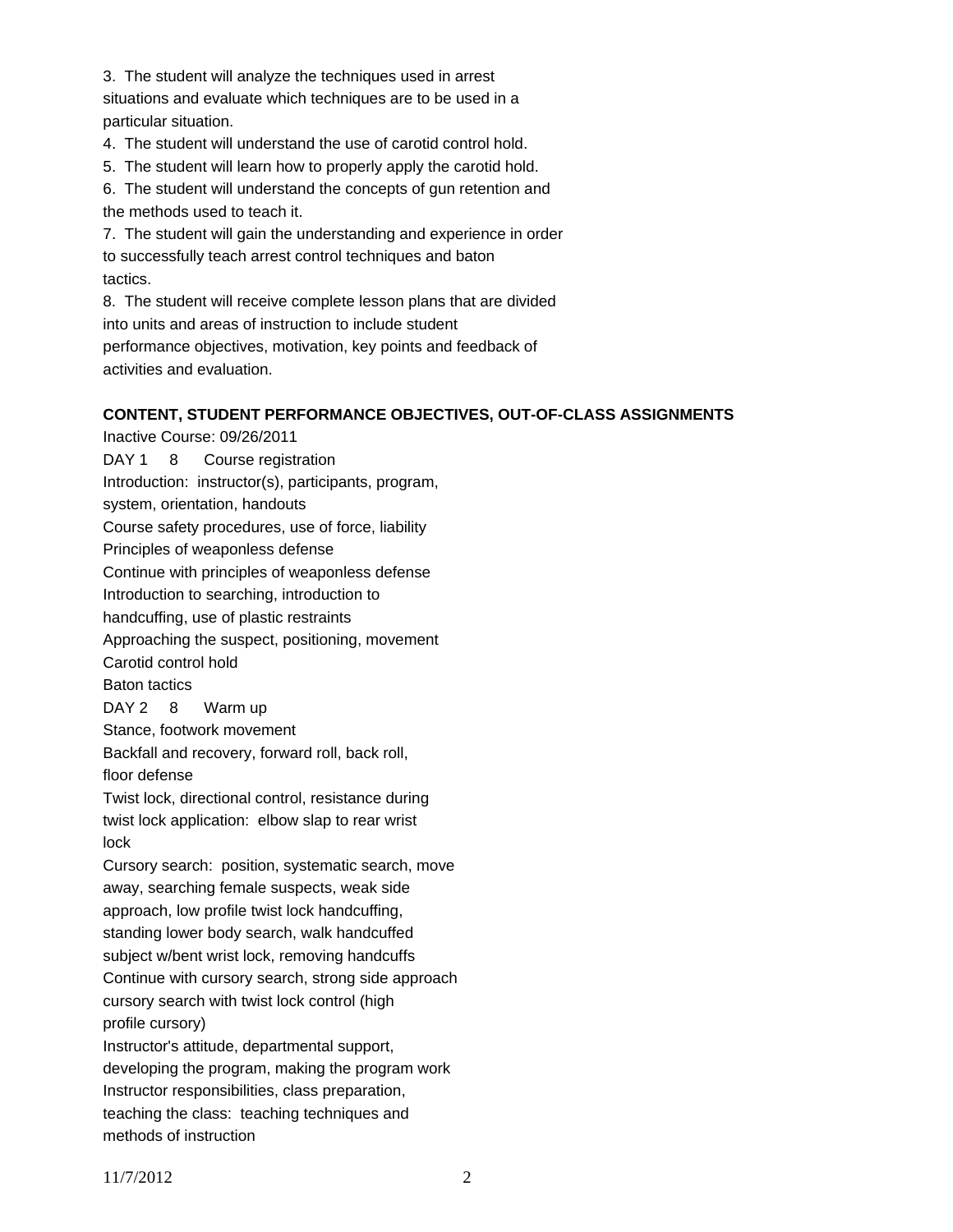DAY 3 8 Warm-up, Review: stance, footwork and movement, twist lock, twist lock to rear wrist lock, resistance during twist lock application (over shoulder, pull/push, elbow slap to rear wrist lock Standing modified search and rear wrist lock handcuffing Standing modified search and rear wrist lock handcuffing, lower body search, walk handcuffed subject into and out of patrol car, removing handcuffs Kneeling search Kneeling search and twist lock handcuffing, kneeling lower body search, stand subject and walk with bent wrist lock Instructor liability, evaluation and testing departmental record keeping Team work: duties of cover officer and contact officer, peace officer killing report, integrating police training, principles of gun retention, principles of gun retention, principles of weapon take away Prone handcuffing (step over) Continue with prone handcuffing, prone search, option to step around shoulder for prone handcuffing, walk handcuffed subject with rear wrist lock DAY 4 8 Warm-up, Review: Footwork, twist lock, twist lock to rear wristlock, resistance during twist lock application, Teach: chin lock distraction to rear wrist lock, rear wrist lock to bent wrist lock, bent wrist lock to twist lock Carotid control hold, chancery, option to handcuff from rear wrist lock prior to rendering subject unconscious Hair pull take down to carotid control hold, rear leg sweep take down to carotid control hold Handcuffing following application of the carotid control hold Warm-up, gun retention: left hand grasp from the front, twist lock take down to the front and rear Gun retention: right hand grasp from the front Gun retention: right hand grasp from the rear Gun retention: left hand grasp from the rear Gun retention: two hand grasp from the front and rear DAY 5 8 Warm-up, handgun retention: weapon out of the holster

Continue: gun retention with weapon out of the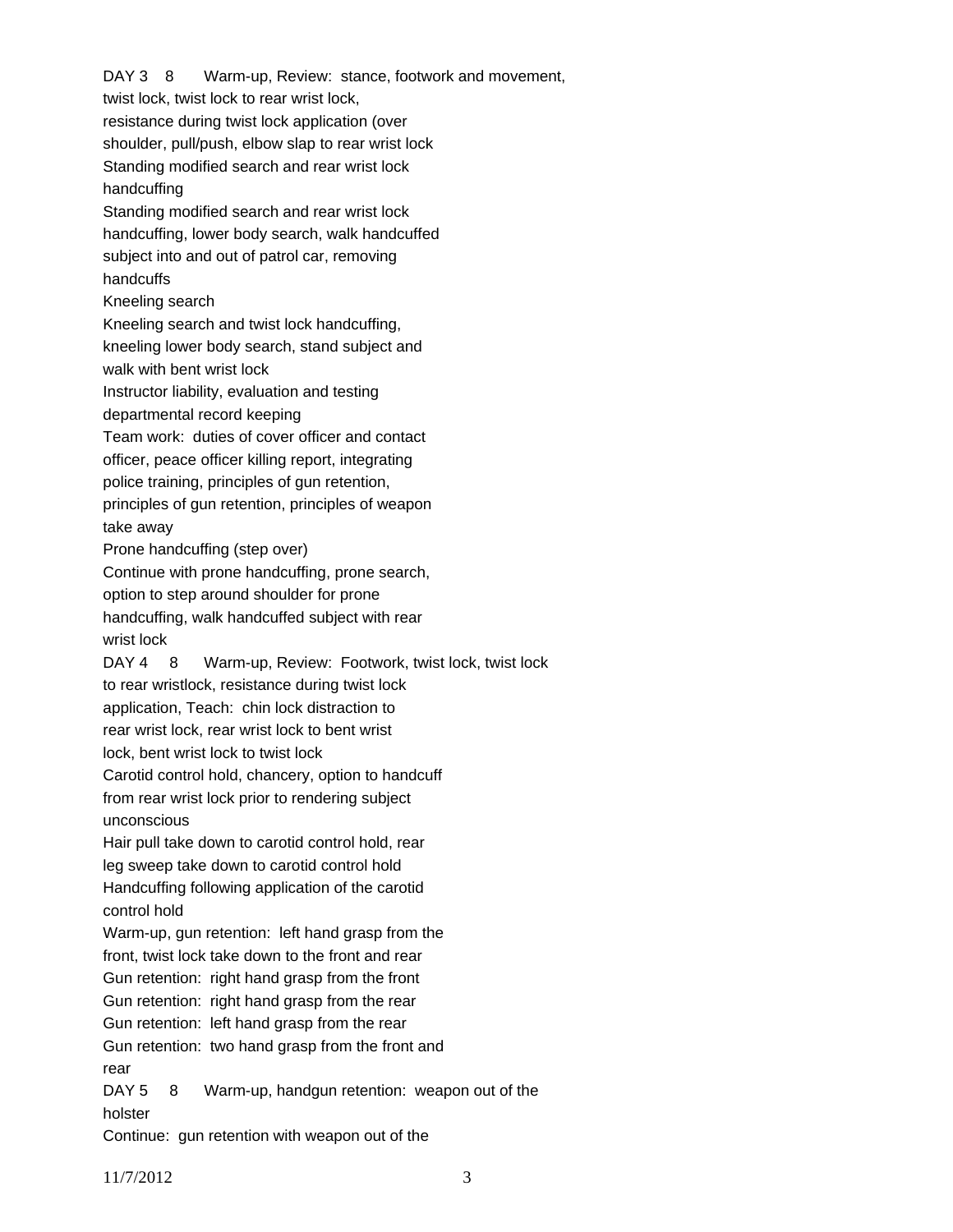holster and shotgun retention

Baton tactics: two count striking hand, two count modified Baton tactics: low defense against punch, kick and over head attack, three count from the ring Warm-up, baton tactics: three count from the ring, five count thrust, block a punch with the strong hand and thrust from the ring Review: cursory search and low profile twist lock handcuffing, Review: standing modified search and rear wrist lock handcuffing, include lower body search, walk with bent wrist lock, handcuffed subject inand out of patrol car, remove handcuffs Review: kneeling search and twist lock handcuffing, Review: prone handcuffing and search (step over and step around), Include: walk with rear wrist lock, introduce quick hand pick-up for prone handcuffing Review: Carotid control hold, chancery, option to handcuff from rear wrist lock, hair pull take down, rear leg sweep take down, handcuffing following application of the carotid control hold DAY 6 8 Warm-up, Review: gun retention, grasp from the front with left hand, include twist lock take downs to front and rear, Teach: twist lock take d COURSE OBJECTIVES: 1. The student will identify: a. contents of section 835a of the California Penal Code b. levels of force c. types of liability for use of excessive force 2. The student will identify: a. three premises that form the basis of this system b. concepts of control c. four forms of compensating behavior 3. The student will identify principles of searching, including: a. search prior to handcuffing b. determining search technique to use

- c. criteria for searching females
- d. common errors made during searches
- e. systematic search
- f. duties of the cover officer
- 4. The student will identify principles of handcuffing including:
- a. limitations regarding use of restraint devises on certain

types of prisoners

b. purpose, correct use and limitations of use of restraint

devices on prisoners

c. handcuff nomenclature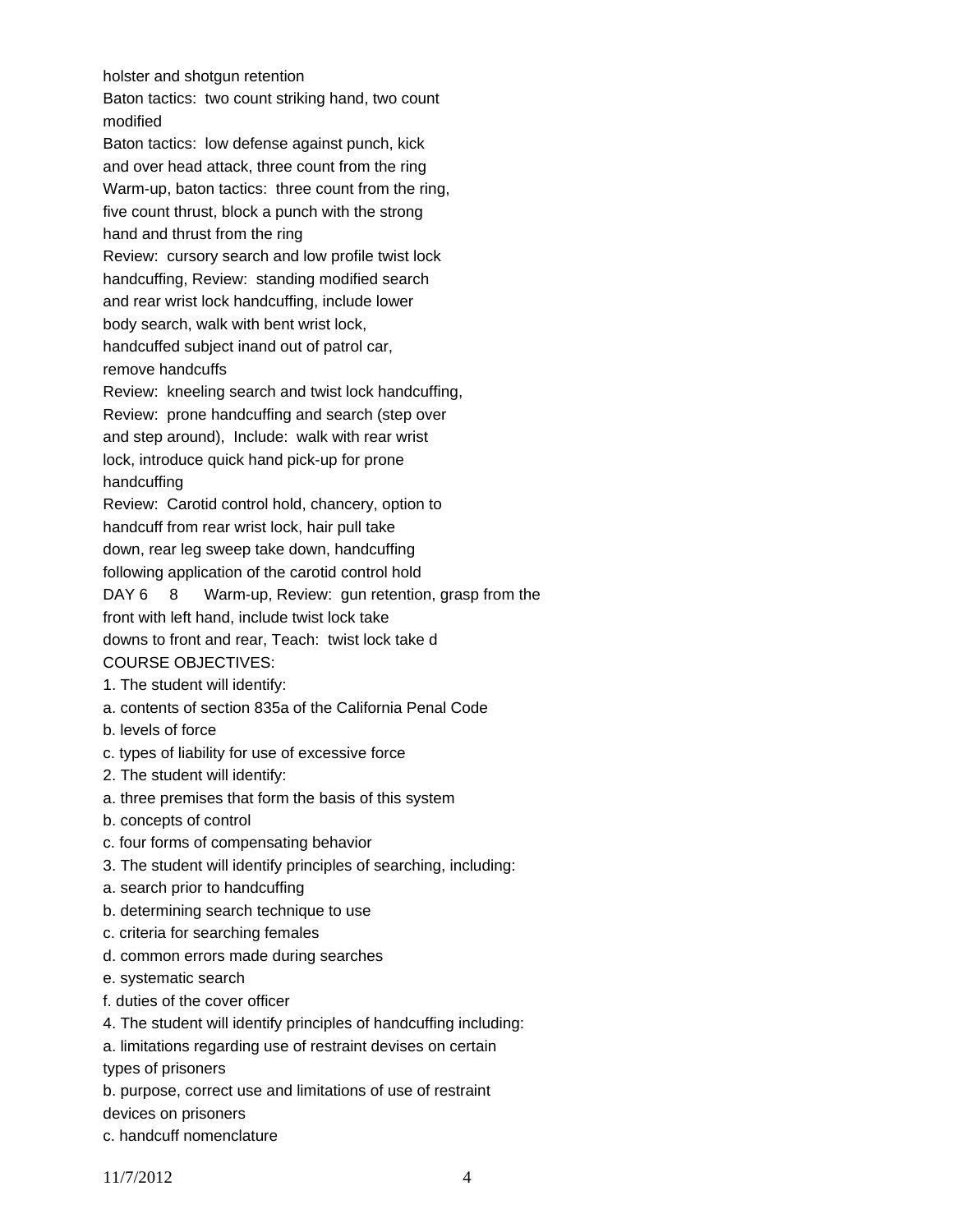5. The student will identify six major hazards when approaching a suspect.

6. The student will identify four elements of the interview position.

7. The student will demonstrate a proper interview position with a partner.

8. The student will demonstrate a twist lock control hold.

9. The student will demonstrate moving from the twist lock to the rear wrist lock.

10. The student will demonstrate a twist lock take down to the front.

11. The student will demonstrate a twist lock take down to the rear.

12. The student will demonstrate a cursory search technique including :

a. approach (two sides)

b. systematic search of upper body

c. moving away from subject following search

13. The student will demonstrate the low profile twist lock

handcuffing technique following the cursory search.

14. The student will demonstrate a search of the lower body of a handcuffed suspect, from the waist down, in the standing position.

15. The student will demonstrate the correct technique for removing handcuffs from a cooperative suspect in the detention facility .

16. The student will demonstrate a cursory search with twist lock control including:

a. approach (two sides)

b. systematic search of upper body

c. proper twist lock control hold

d. moving away from subject following search

17. The student will demonstrate a standing modified search techniqe.

18. The student will demonstrate handcuffing from the rear wrist lock.

19. The student will demonstrate a kneeling search and handcuffing technique including.

a. approach

b. systematic search of upper body

c. low profile twist lock handcuffing

d. lower body search in kneeling position

20. The student will demonstrate a prone handcuffing and search

technique including:

a. approach

b. prone handcuffing

c. prone search

21. The student will demonstrate the technique for stepping around suspect's arm, from the standing position to kneeling position for the prone handcuffing technique.

22. The student will identify:

a. purpose of the carotid control hold and when its use may be justified

11/7/2012 5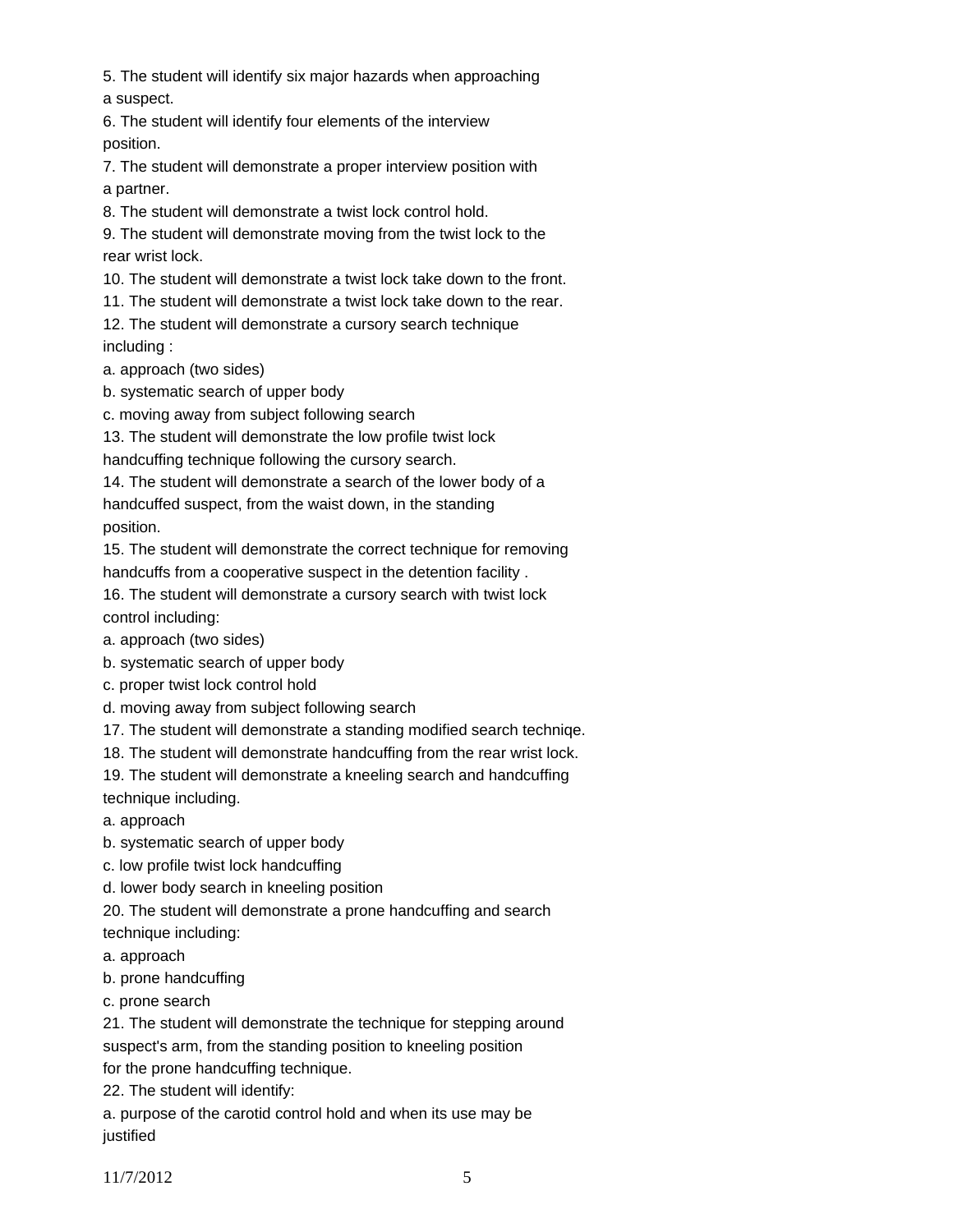- b. procedures to follow when the carotid control hold is used
- c. effects of the carotid control hold on the body
- d. hazards of the use of the carotid control hold
- e. first aid if the carotid control hold is used

f. effects of a bar arm (trachea) choke and why its use is recommended

23. The student will demonstrate a carotid control hold.

24. The student will demonstrate the chancery variation of the carotid control hold.

25. The student will demonstrate establishing a rear wrist lock from the carotid control hold and optional handcuffing before rendering suspect unconscious.

26. The student will demonstrate transition to the prone position, application of handcuffs and check of vital signs following application of the carotid control hold.

27. The student will demonstrate the hair pull take down to the carotid control hold.

28. The student will demonstrate a rear leg sweep take down to the carotid control.

29. The student will demonstrate the recognized technique for handgun retention.

30. The student will identify:

a. when use of the baton may be justified

b. vital body points and bone edges that constitute police baton targets

- c. body parts that are susceptibe to lethal baton blows
- 31. The student will identify:
- a. common types of side-handle batons used by peace officers
- b. baton nomenclature
- c. baton principles
- d. baton grips, positions and techniques
- 32. The student will identify:
- a. when plastic restraints might be used
- b. limitations of the use of plastic restraints
- c. safety precautions when using plastic restraints
- 33. The student will demonstrate the correct technique for:
- a. placing a handcuffed prisoner into a patrol car
- b. taking a handcuffed prisoner out of a patrol car

34. The student will demonstrate a chin lock distraction and move to a rear wrist lock.

### **METHODS OF INSTRUCTION:**

Lecture, demonstration/application.

## **METHODS OF EVALUATION:**

### **REPRESENTATIVE TEXTBOOKS:**

^uArrest Control Techniques and Baton Tactics^s, by Rod Sanford,